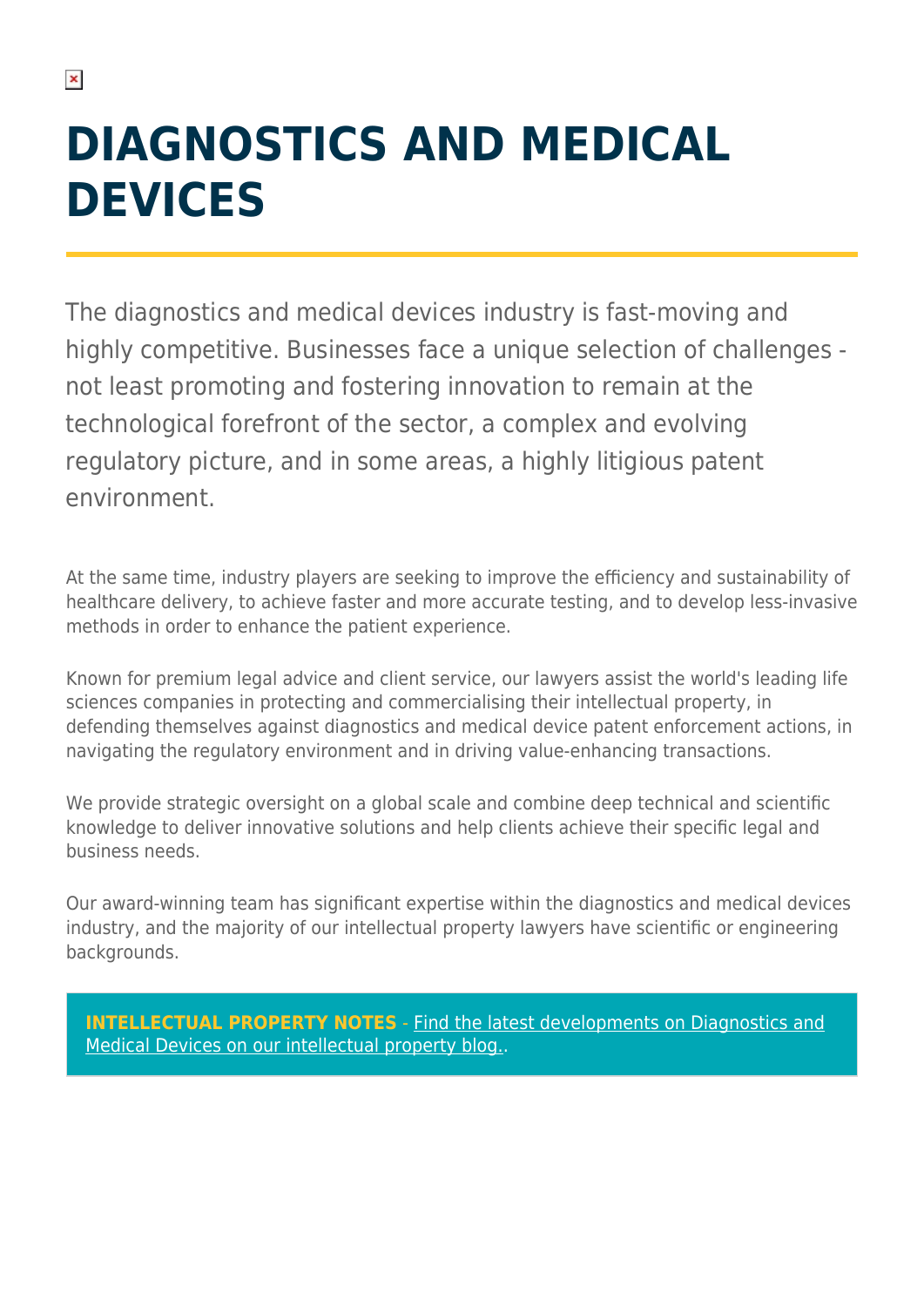# **ACCOLADES**

**"What sets the highly-recommended firm apart from competitors which focus largely on drug-based pharmaceuticals is the variety of cases under the life sciences umbrella in which its partners are involved. Diagnostics are a particular strength of the firm, for example with partner Sebastian Moore leading client Ariosa Diagnostics to a settlement with opponents Illumina and Sequenom."** *JUVE Patent 2022*

**Tier 1 for Life Sciences and Healthcare** *Legal 500 UK 2021*

**'A top-tier team, very impressive.'** *Pharmaceuticals & Biotechnology, Legal 500 UK*

**'Firm of the Year: Patent Strategy & Management'** *LMG European Life Sciences Awards 2020*

**'Firm to Watch: Litigation & Enforcement'** *LMG European Life Sciences Awards 2020*

**'The lawyers combine the high quality and sophisticated knowledge of a boutique law firm with the approach, mind-set and language skills of an international firm. So what we get is a combination of high-quality legal advice given to us in a very concise, practical and helpful way'** *Legal 500, Life Sciences & Healthcare, Italy*

**'Band 1, Life Sciences'** *Chambers Australia*

**'Life Sciences Firm of the Year – Italy'** *LMG European Life Sciences Awards 2020*

### **RECENT EXPERIENCE**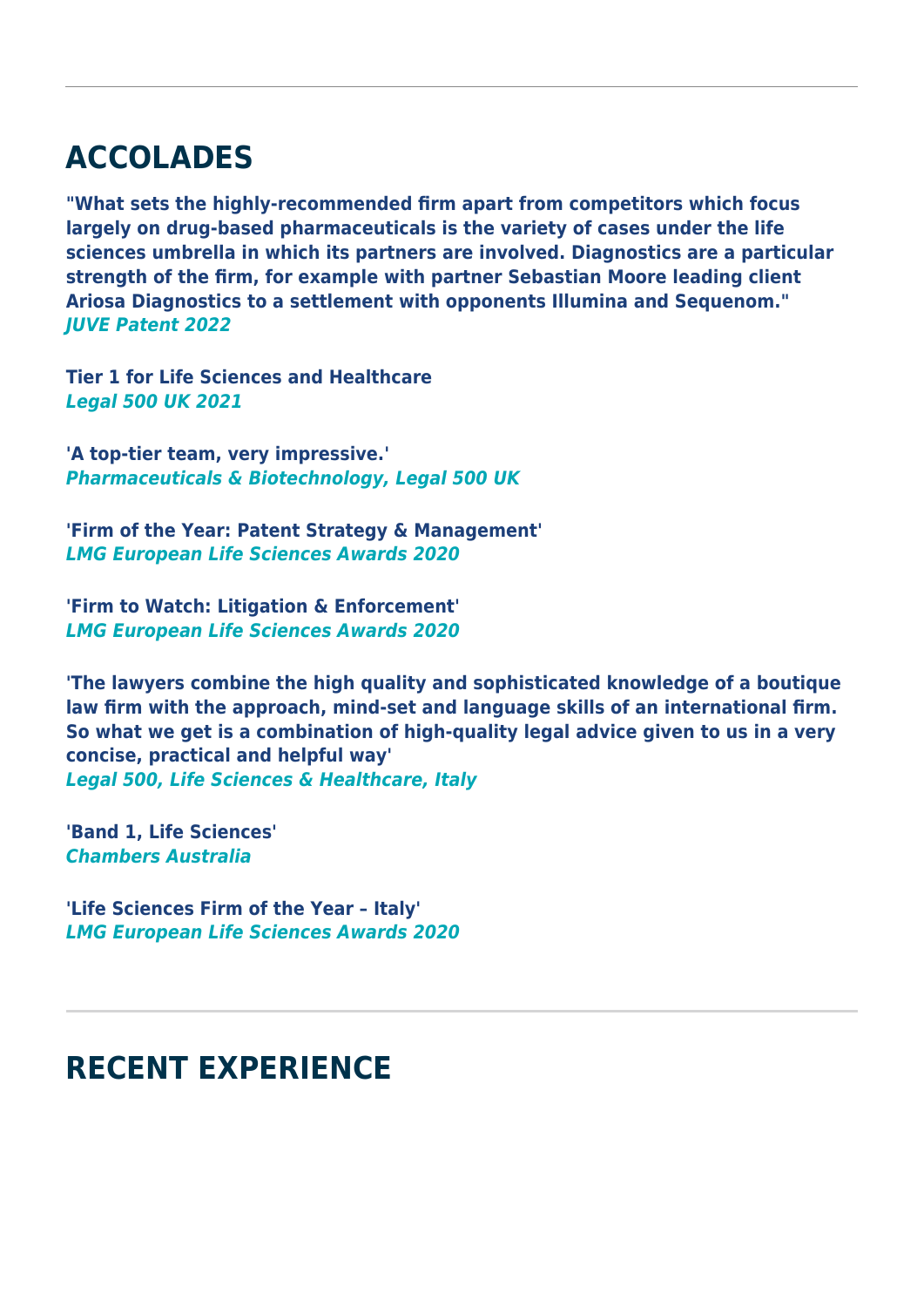#### **MULTINATIONAL DIAGNOSTICS COMPANY**

on various EU and UK regulatory queries, including on the medical devices regulations and Brexit-related regulatory challenges

#### **ARIOSA DIAGNOSTICS**

in defending multiple patent infringement suits in Europe and in Australia on behalf of Ariosa Diagnostics over a period of several years, in relation to the Harmony® non-invasive prenatal test.

#### **FOUNDATION MEDICINE**

in defending patent infringement proceedings brought in German and advised on broader European patent litigation strategy in relation to Foundation Medicine in relation to FoundationOne® Liquid - a liquid biopsy and companion diagnostic product.

#### **SANOFI**

in successfully defending revocation proceedings and provided strategic advice in relation to the injection pen used to deliver Sanofi's Lantus and Solostar – Lantus at the time was Sanofi's leading diabetes medicine.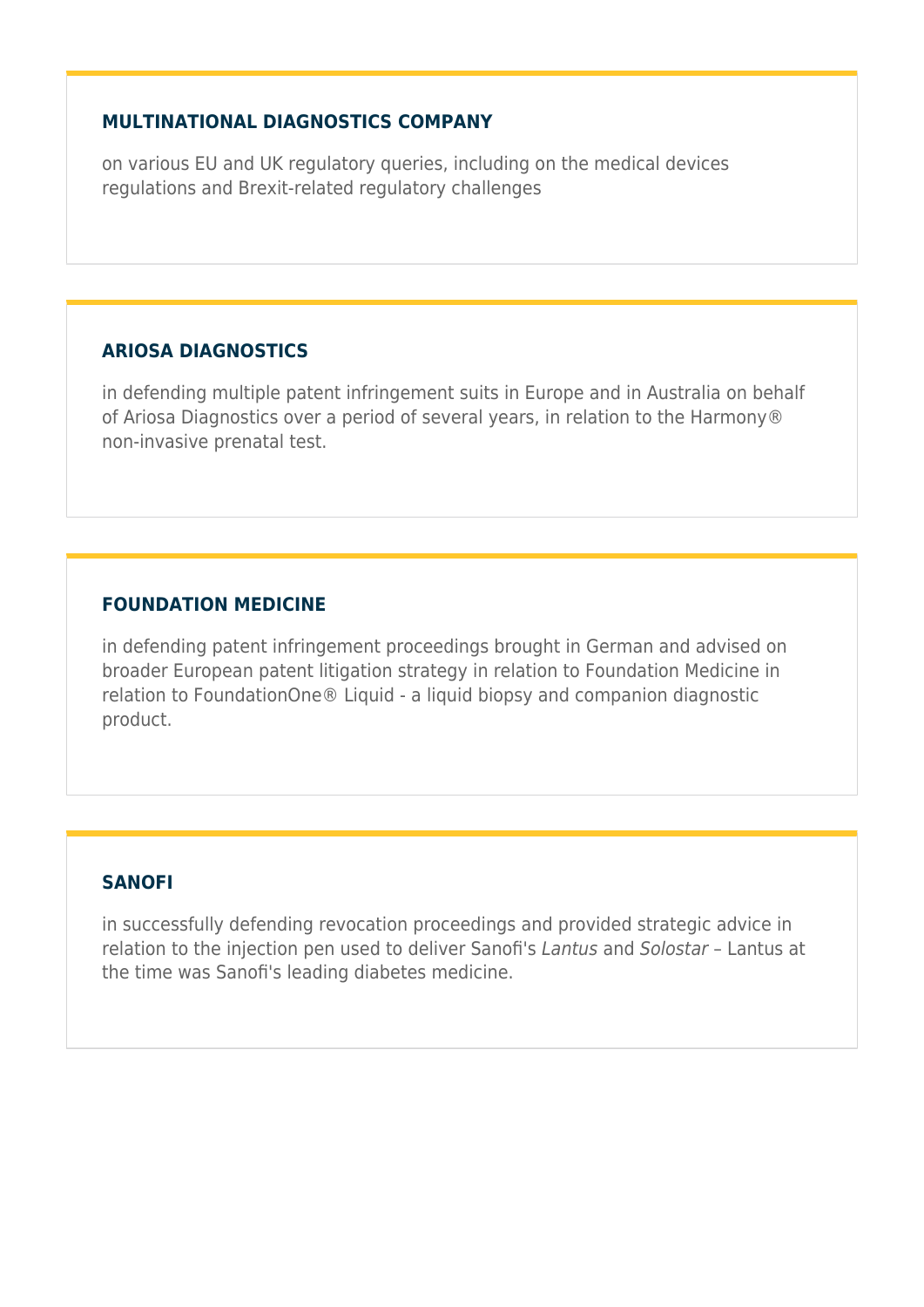#### **ABBVIE**

in defending a UK patent infringement in relation to the autoinjector used to deliver AbbVie's Humira, the biggest-selling pharmaceutical product globally at the time.

#### **ABBOTT LABORATORIES**

in advising on potential patent infringement and revocation proceedings in the UK, regarding Abbott Laboratories' blood glucose testing strips.

### **OUR CAPABILITIES**

Our expert teams provide a diverse range of legal services to our clients in the Diagnostics and medical Devices sector





View All Solutions

## **OUR PEOPLE**